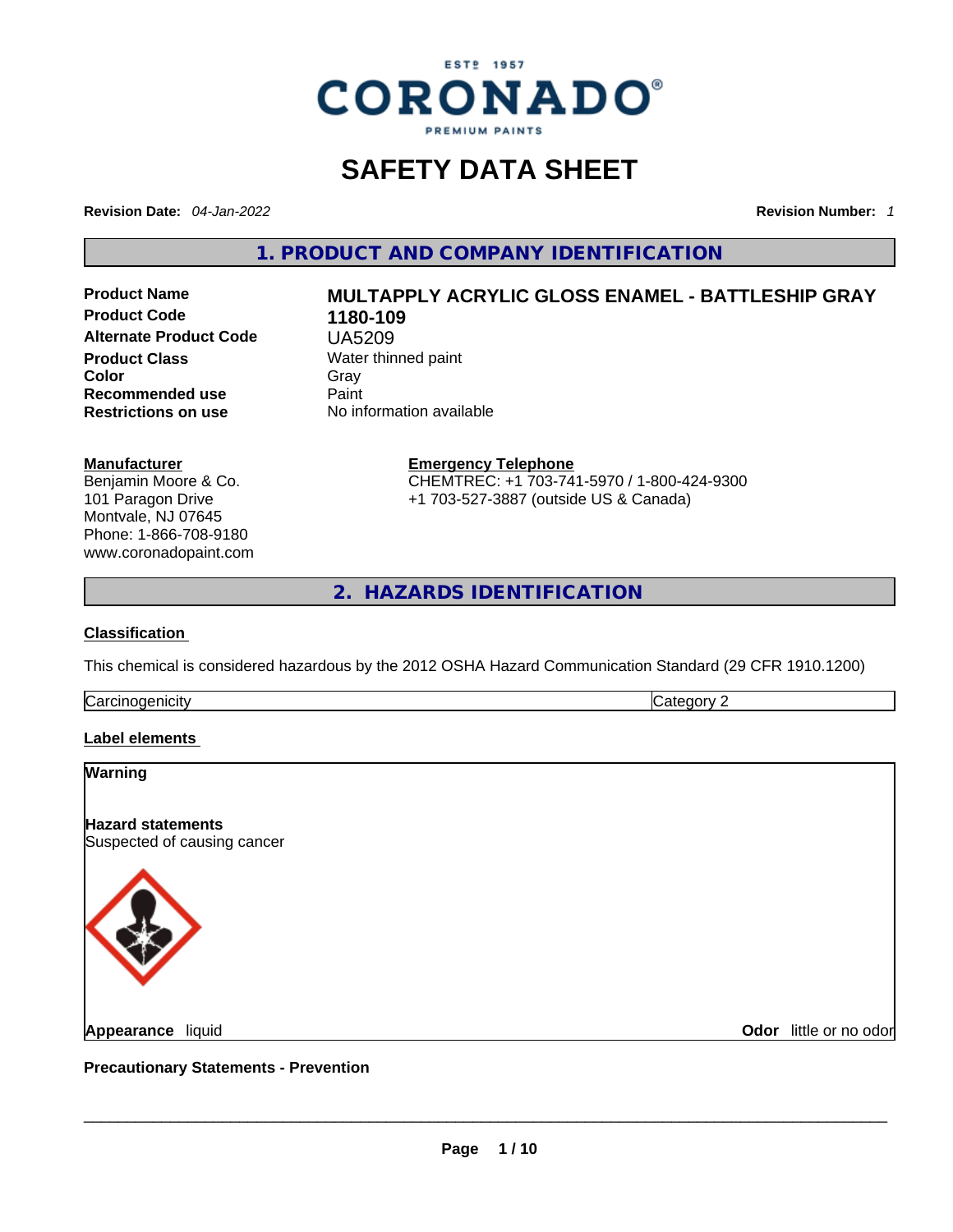Obtain special instructions before use Do not handle until all safety precautions have been read and understood Use personal protective equipment as required

#### **Precautionary Statements - Response**

IF exposed or concerned: Get medical advice/attention

**Precautionary Statements - Storage**

Store locked up

#### **Precautionary Statements - Disposal**

Dispose of contents/container to an approved waste disposal plant

#### **Hazards not otherwise classified (HNOC)**

Not applicable

**Other information**  No information available

May cause allergic skin reaction

 **WARNING:** This product contains isothiazolinone compounds at levels of <0.1%. These substances are biocides commonly found in most paints and a variety of personal care products as a preservative. Certain individuals may be sensitive or allergic to these substances, even at low levels.

#### **3. COMPOSITION INFORMATION ON COMPONENTS**

| <b>Chemical name</b>                                                         | CAS No.    | Weight-%    |
|------------------------------------------------------------------------------|------------|-------------|
| Titanium dioxide                                                             | 13463-67-7 | $5 - 10$    |
| Propanoic acid, 2-methyl-, monoester with<br>2,2,4-trimethyl-1,3-pentanediol | 25265-77-4 | $1 - 5$     |
| Diethylene glycol monoethyl ether                                            | 111-90-0   | - 5         |
| Hexanedioic acid, dihydrazide                                                | 1071-93-8  | $0.1 - 0.5$ |
| Carbon black                                                                 | 1333-86-4  | $0.1 - 0.5$ |
| Ammonia                                                                      | 7664-41-7  | $0.1 - 0.5$ |
| Ammonium hydroxide                                                           | 1336-21-6  | $0.1 - 0.5$ |

#### **4. FIRST AID MEASURES**

| <b>General Advice</b> | No hazards which require special first aid measures.                                                     |
|-----------------------|----------------------------------------------------------------------------------------------------------|
| <b>Eye Contact</b>    | Rinse thoroughly with plenty of water for at least 15 minutes and consult a<br>physician.                |
| <b>Skin Contact</b>   | Wash off immediately with soap and plenty of water while removing all<br>contaminated clothes and shoes. |
| <b>Inhalation</b>     | Move to fresh air. If symptoms persist, call a physician.                                                |
| Ingestion             | Clean mouth with water and afterwards drink plenty of water. Consult a physician                         |
|                       |                                                                                                          |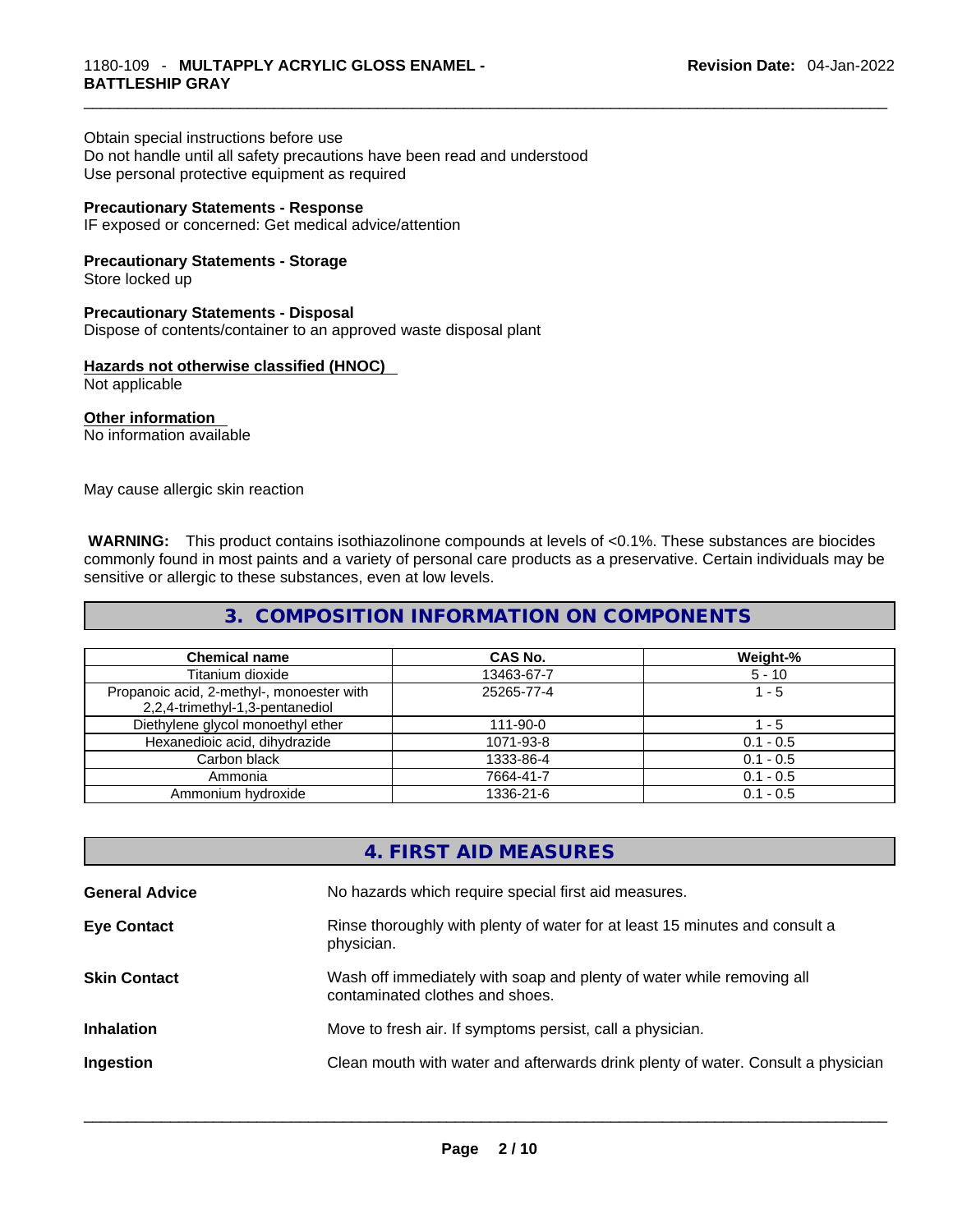|                                                                         |                                                               | if necessary.                     |                                                                                                            |                                                      |
|-------------------------------------------------------------------------|---------------------------------------------------------------|-----------------------------------|------------------------------------------------------------------------------------------------------------|------------------------------------------------------|
| <b>Most Important</b>                                                   | <b>Symptoms/Effects</b>                                       | May cause allergic skin reaction. |                                                                                                            |                                                      |
|                                                                         | <b>Notes To Physician</b>                                     | Treat symptomatically.            |                                                                                                            |                                                      |
|                                                                         |                                                               |                                   | 5. FIRE-FIGHTING MEASURES                                                                                  |                                                      |
|                                                                         | <b>Suitable Extinguishing Media</b>                           |                                   | Use extinguishing measures that are appropriate to local<br>circumstances and the surrounding environment. |                                                      |
|                                                                         | Protective equipment and precautions for firefighters         |                                   | As in any fire, wear self-contained breathing apparatus<br>and full protective gear.                       | pressure-demand, MSHA/NIOSH (approved or equivalent) |
|                                                                         | <b>Specific Hazards Arising From The Chemical</b>             |                                   | Closed containers may rupture if exposed to fire or<br>extreme heat.                                       |                                                      |
|                                                                         | <b>Sensitivity to mechanical impact</b>                       |                                   | No                                                                                                         |                                                      |
|                                                                         | Sensitivity to static discharge                               |                                   | <b>No</b>                                                                                                  |                                                      |
| <b>Flash Point Data</b><br><b>Method</b>                                | Flash point (°F)<br>Flash Point (°C)                          |                                   | Not applicable<br>Not applicable<br>Not applicable                                                         |                                                      |
|                                                                         | <b>Flammability Limits In Air</b>                             |                                   |                                                                                                            |                                                      |
|                                                                         | Lower flammability limit:<br><b>Upper flammability limit:</b> |                                   | Not applicable<br>Not applicable                                                                           |                                                      |
| <b>NFPA</b>                                                             | Health: 1                                                     | Flammability: 0                   | Instability: 0                                                                                             | <b>Special: Not Applicable</b>                       |
| <b>NFPA Legend</b><br>0 - Not Hazardous<br>1 - Slightly<br>2 - Moderate |                                                               |                                   |                                                                                                            |                                                      |

- 3 High
- 4 Severe

*The ratings assigned are only suggested ratings, the contractor/employer has ultimate responsibilities for NFPA ratings where this system is used.* 

*Additional information regarding the NFPA rating system is available from the National Fire Protection Agency (NFPA) at www.nfpa.org.* 

#### **6. ACCIDENTAL RELEASE MEASURES**

| <b>Personal Precautions</b>      | Avoid contact with skin, eyes and clothing. Ensure adequate ventilation. |
|----------------------------------|--------------------------------------------------------------------------|
| <b>Other Information</b>         | Prevent further leakage or spillage if safe to do so.                    |
| <b>Environmental precautions</b> | See Section 12 for additional Ecological Information.                    |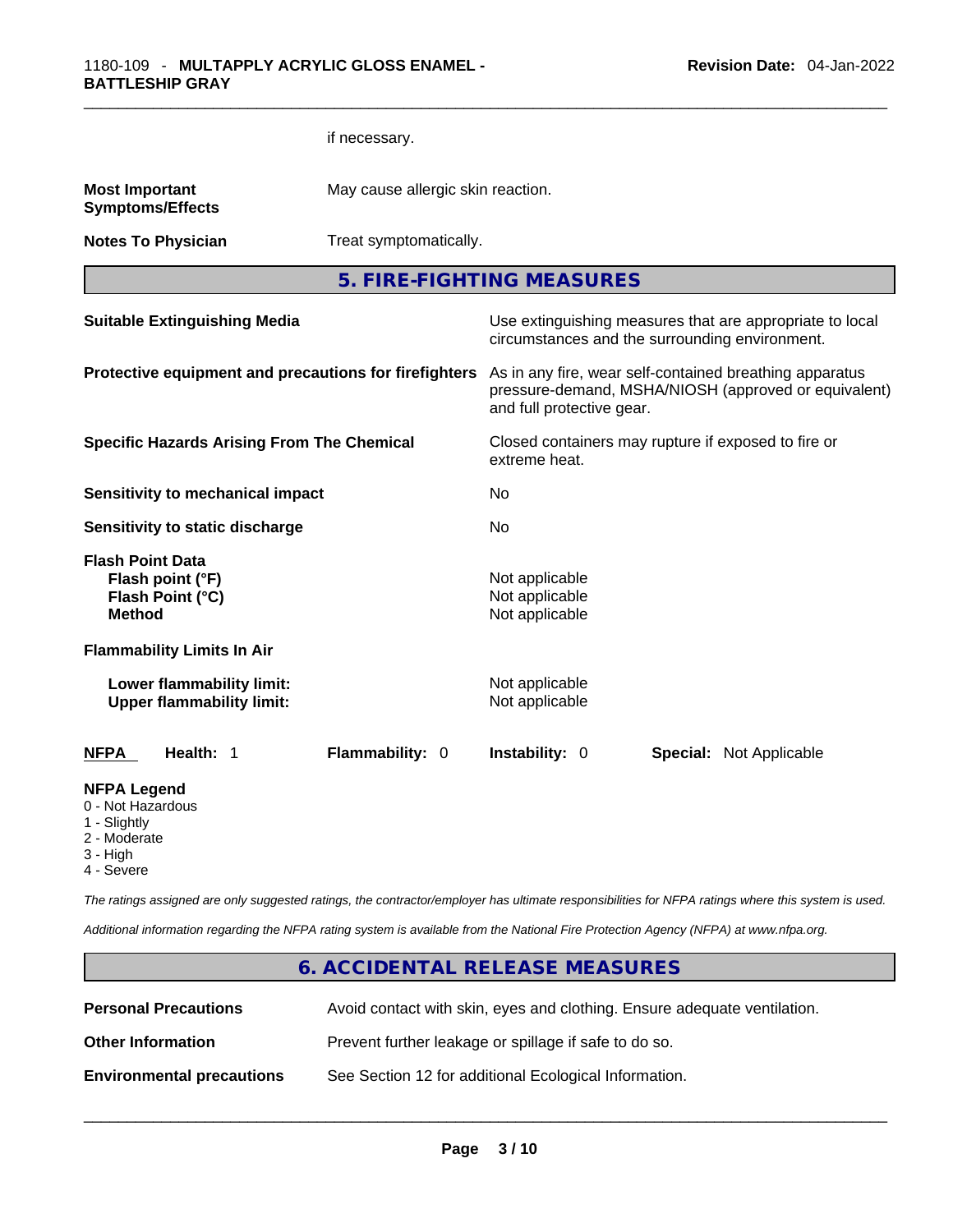| <b>Methods for Cleaning Up</b> | Soak up with inert absorbent material. Sweep up and shovel into suitable<br>containers for disposal.                                                                             |  |  |
|--------------------------------|----------------------------------------------------------------------------------------------------------------------------------------------------------------------------------|--|--|
|                                | 7. HANDLING AND STORAGE                                                                                                                                                          |  |  |
| <b>Handling</b>                | Avoid contact with skin, eyes and clothing. Avoid breathing vapors, spray mists or<br>sanding dust. In case of insufficient ventilation, wear suitable respiratory<br>equipment. |  |  |
| <b>Storage</b>                 | Keep container tightly closed. Keep out of the reach of children.                                                                                                                |  |  |
| <b>Incompatible Materials</b>  | No information available                                                                                                                                                         |  |  |

#### **8. EXPOSURE CONTROLS/PERSONAL PROTECTION**

#### **Exposure Limits**

| <b>Chemical name</b> | <b>ACGIH TLV</b>                              | <b>OSHA PEL</b>            |
|----------------------|-----------------------------------------------|----------------------------|
| Titanium dioxide     | TWA: $10 \text{ ma/m}^3$                      | 15 mg/m $3$ - TWA          |
| Carbon black         | TWA: $3 \text{ mg/m}^3$ inhalable particulate | $3.5 \text{ mg/m}^3$ - TWA |
|                      | matter                                        |                            |
| Ammonia              | STEL: 35 ppm                                  | 50 ppm - TWA               |
|                      | TWA: $25$ ppm                                 | $35 \text{ mg/m}^3$ - TWA  |

#### **Legend**

ACGIH - American Conference of Governmental Industrial Hygienists Exposure Limits OSHA - Occupational Safety & Health Administration Exposure Limits N/E - Not Established

**Engineering Measures** Ensure adequate ventilation, especially in confined areas.

#### **Personal Protective Equipment**

| <b>Eye/Face Protection</b>    | Safety glasses with side-shields.                                        |
|-------------------------------|--------------------------------------------------------------------------|
| <b>Skin Protection</b>        | Protective gloves and impervious clothing.                               |
| <b>Respiratory Protection</b> | In case of insufficient ventilation wear suitable respiratory equipment. |
| <b>Hygiene Measures</b>       | Avoid contact with skin, eyes and clothing. Remove and wash contaminated |

#### **9. PHYSICAL AND CHEMICAL PROPERTIES**

clothing before re-use. Wash thoroughly after handling.

**Appearance** liquid **Odor**<br> **Odor Threshold**<br> **Odor Threshold**<br> **CODOR**<br> **CODOR**<br> **CODOR**<br> **CODOR**<br> **CODOR**<br> **CODOR**<br> **CODOR**<br> **CODOR**<br> **CODOR Density (Ibs/gal)** 9.1 - 9.3<br> **Specific Gravity** 1.09 - 1.11 **Specific Gravity** 

No information available<br>9.1 - 9.3 **pH pH 1 Viscosity (cps) Viscosity (cps) No information available Solubility(ies)** No information available \_\_\_\_\_\_\_\_\_\_\_\_\_\_\_\_\_\_\_\_\_\_\_\_\_\_\_\_\_\_\_\_\_\_\_\_\_\_\_\_\_\_\_\_\_\_\_\_\_\_\_\_\_\_\_\_\_\_\_\_\_\_\_\_\_\_\_\_\_\_\_\_\_\_\_\_\_\_\_\_\_\_\_\_\_\_\_\_\_\_\_\_\_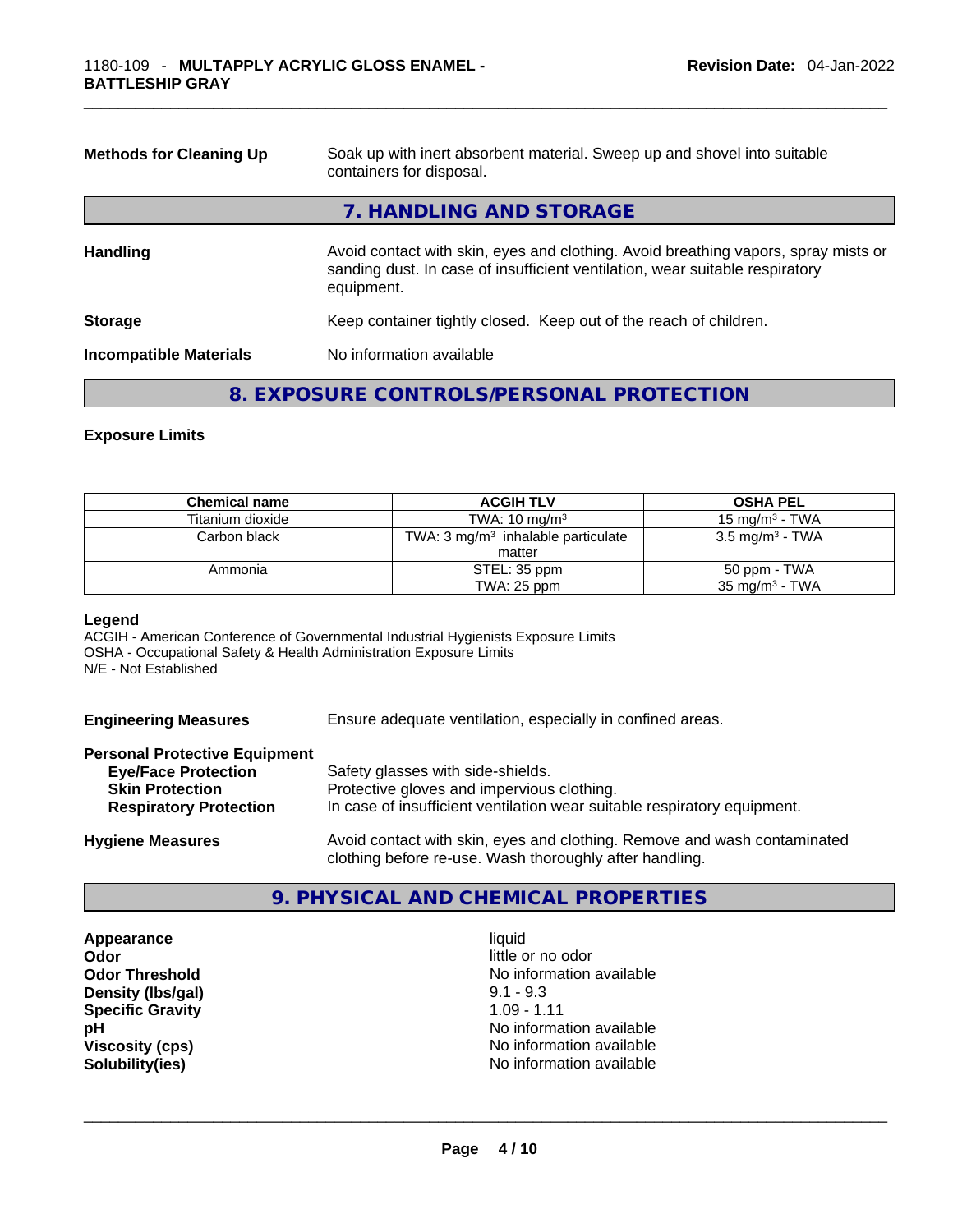**Water solubility Water solubility No information available Evaporation Rate Note 2008 No information available Note 2008 No information available Vapor pressure**  No information available **Vapor pressure No information available Vapor density No information available No information available Wt. % Solids** 30 - 40 **Vol. % Solids** 25 - 35 **Wt. % Volatiles Vol. % Volatiles** 65 - 75<br> **VOC Regulatory Limit (g/L)** 65 - 76 **VOC** Regulatory Limit (g/L) **Boiling Point (°F)** 212 **Boiling Point (°C)** 100<br> **Preezing point (°F)** 32 **Freezing point (°F) Freezing Point (°C)** 0 **Flash point (°F)** Not applicable **Flash Point (°C)** Not applicable **Method Not applicable Not applicable Flammability (solid, gas)** Not applicable **Upper flammability limit:** Not applicable **Lower flammability limit:**<br> **Autoianition Temperature (°F)** Not applicable Not applicable not a Not applicable **Autoignition Temperature (°F)**<br> **Autoignition Temperature (°C)** No information available **Autoignition Temperature (°C) Decomposition Temperature (°F)** No information available **Decomposition Temperature (°C)**<br> **Partition coefficient**<br> **Partition coefficient**<br> **No** information available

**No information available** 

#### **10. STABILITY AND REACTIVITY**

| <b>Reactivity</b>                         | Not Applicable                           |
|-------------------------------------------|------------------------------------------|
| <b>Chemical Stability</b>                 | Stable under normal conditions.          |
| <b>Conditions to avoid</b>                | Prevent from freezing.                   |
| <b>Incompatible Materials</b>             | No materials to be especially mentioned. |
| <b>Hazardous Decomposition Products</b>   | None under normal use.                   |
| <b>Possibility of hazardous reactions</b> | None under normal conditions of use.     |

#### **11. TOXICOLOGICAL INFORMATION**

#### **Product Information**

#### **Information on likely routes of exposure**

**Principal Routes of Exposure** Eye contact, skin contact and inhalation.

**Acute Toxicity** 

## **Product Information** No information available \_\_\_\_\_\_\_\_\_\_\_\_\_\_\_\_\_\_\_\_\_\_\_\_\_\_\_\_\_\_\_\_\_\_\_\_\_\_\_\_\_\_\_\_\_\_\_\_\_\_\_\_\_\_\_\_\_\_\_\_\_\_\_\_\_\_\_\_\_\_\_\_\_\_\_\_\_\_\_\_\_\_\_\_\_\_\_\_\_\_\_\_\_ **Symptoms related** to the physical, chemical and toxicological characteristics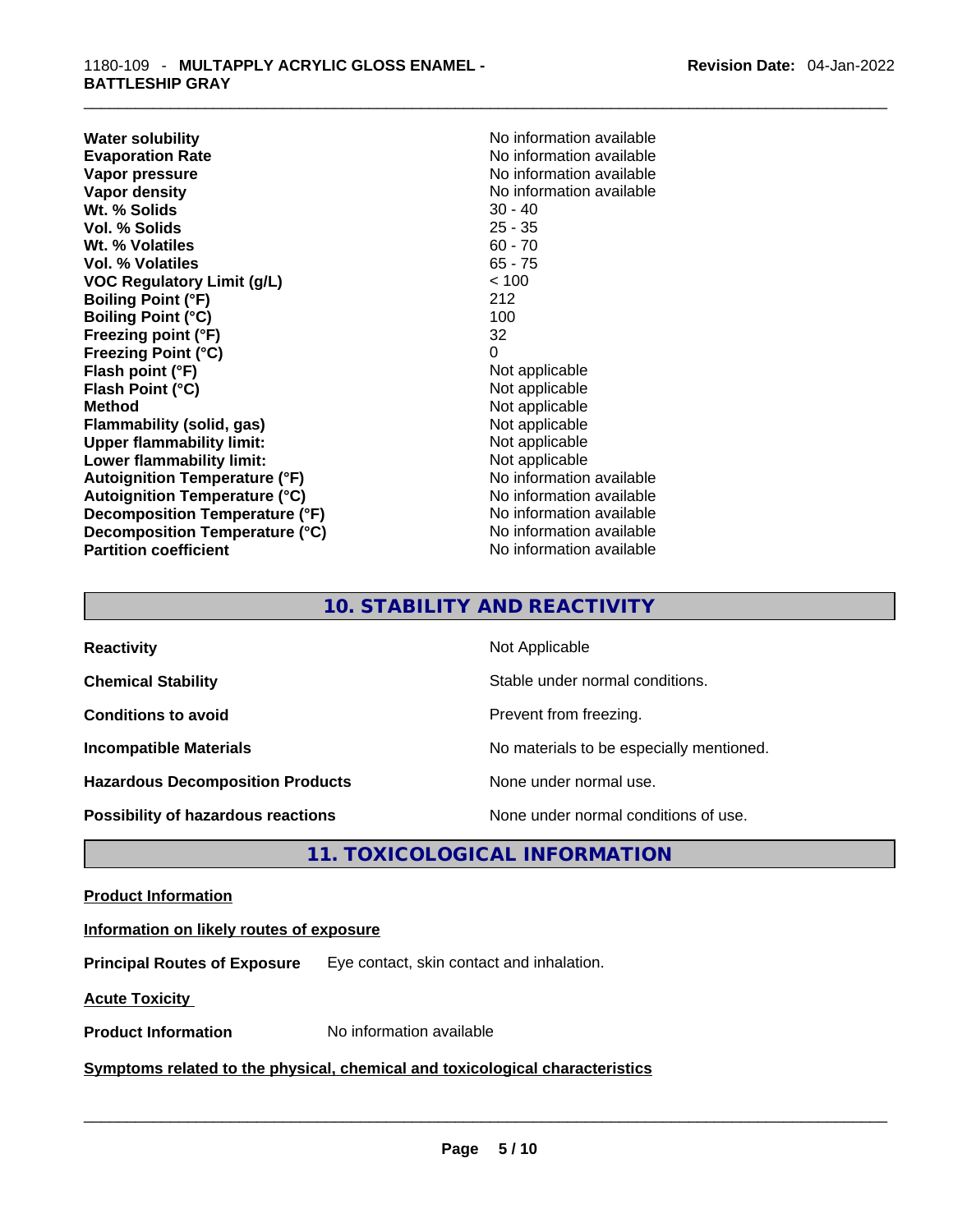| <b>Symptoms</b>                 | No information available                                                                                        |
|---------------------------------|-----------------------------------------------------------------------------------------------------------------|
|                                 | Delayed and immediate effects as well as chronic effects from short and long-term exposure                      |
| Eye contact                     | May cause slight irritation.                                                                                    |
| <b>Skin contact</b>             | Substance may cause slight skin irritation. Prolonged or repeated contact may dry<br>skin and cause irritation. |
| <b>Inhalation</b>               | May cause irritation of respiratory tract.                                                                      |
| <b>Ingestion</b>                | Ingestion may cause gastrointestinal irritation, nausea, vomiting and diarrhea.                                 |
| <b>Sensitization</b>            | May cause an allergic skin reaction                                                                             |
| <b>Neurological Effects</b>     | No information available.                                                                                       |
| <b>Mutagenic Effects</b>        | No information available.                                                                                       |
| <b>Reproductive Effects</b>     | No information available.                                                                                       |
| <b>Developmental Effects</b>    | No information available.                                                                                       |
| Target organ effects            | No information available.                                                                                       |
| <b>STOT - single exposure</b>   | No information available.                                                                                       |
| <b>STOT - repeated exposure</b> | No information available.                                                                                       |
| Other adverse effects           | No information available.                                                                                       |
| <b>Aspiration Hazard</b>        | No information available                                                                                        |
|                                 |                                                                                                                 |

#### **Numerical measures of toxicity**

#### **The following values are calculated based on chapter 3.1 of the GHS document**

| <b>ATEmix (oral)</b>                 | 73864 mg/kg |
|--------------------------------------|-------------|
| <b>ATEmix (inhalation-dust/mist)</b> | 165.5 mg/L  |

#### **Component Information**

| Chemical name                     | Oral LD50             | Dermal LD50                         | Inhalation LC50                          |
|-----------------------------------|-----------------------|-------------------------------------|------------------------------------------|
| Titanium dioxide                  | $> 10000$ mg/kg (Rat) |                                     | $\,$                                     |
| 13463-67-7                        |                       |                                     |                                          |
| Propanoic acid, 2-methyl-,        | $=$ 3200 mg/kg (Rat)  | $> 15200$ mg/kg (Rat)               |                                          |
| monoester with                    |                       |                                     |                                          |
| 2,2,4-trimethyl-1,3-pentanediol   |                       |                                     |                                          |
| 25265-77-4                        |                       |                                     |                                          |
| Diethylene glycol monoethyl ether | $= 10502$ mg/kg (Rat) | $= 9143$ mg/kg (Rabbit) = 4200      | $> 5240$ mg/m <sup>3</sup> (Rat) 4 h     |
| 111-90-0                          |                       | $\mu L/kg$ (Rabbit) = 6 mL/kg (Rat) |                                          |
| Carbon black                      | $> 15400$ mg/kg (Rat) | > 3 g/kg (Rabbit)                   |                                          |
| 1333-86-4                         |                       |                                     |                                          |
| Ammonia                           | $=$ 350 mg/kg (Rat)   |                                     | (Rat)1 h<br>$= 9850$ mg/m <sup>3</sup>   |
| 7664-41-7                         |                       |                                     | $= 13770$ mg/m <sup>3</sup><br>Rat ) 1 h |
| Ammonium hydroxide                | $=$ 350 mg/kg (Rat)   |                                     |                                          |
| 1336-21-6                         |                       |                                     |                                          |

#### **Chronic Toxicity**

#### **Carcinogenicity**

*The information below indicates whether each agency has listed any ingredient as a carcinogen:.* 

| Chemical name    | <b>IARC</b>         | <b>NTP</b> | <b>OSHA</b> |
|------------------|---------------------|------------|-------------|
|                  | 2B - Possible Human |            | Listed      |
| Titanium dioxide | Carcinogen          |            |             |
|                  | 2B - Possible Human |            | Listed      |
| Carbon black     | Carcinogen          |            |             |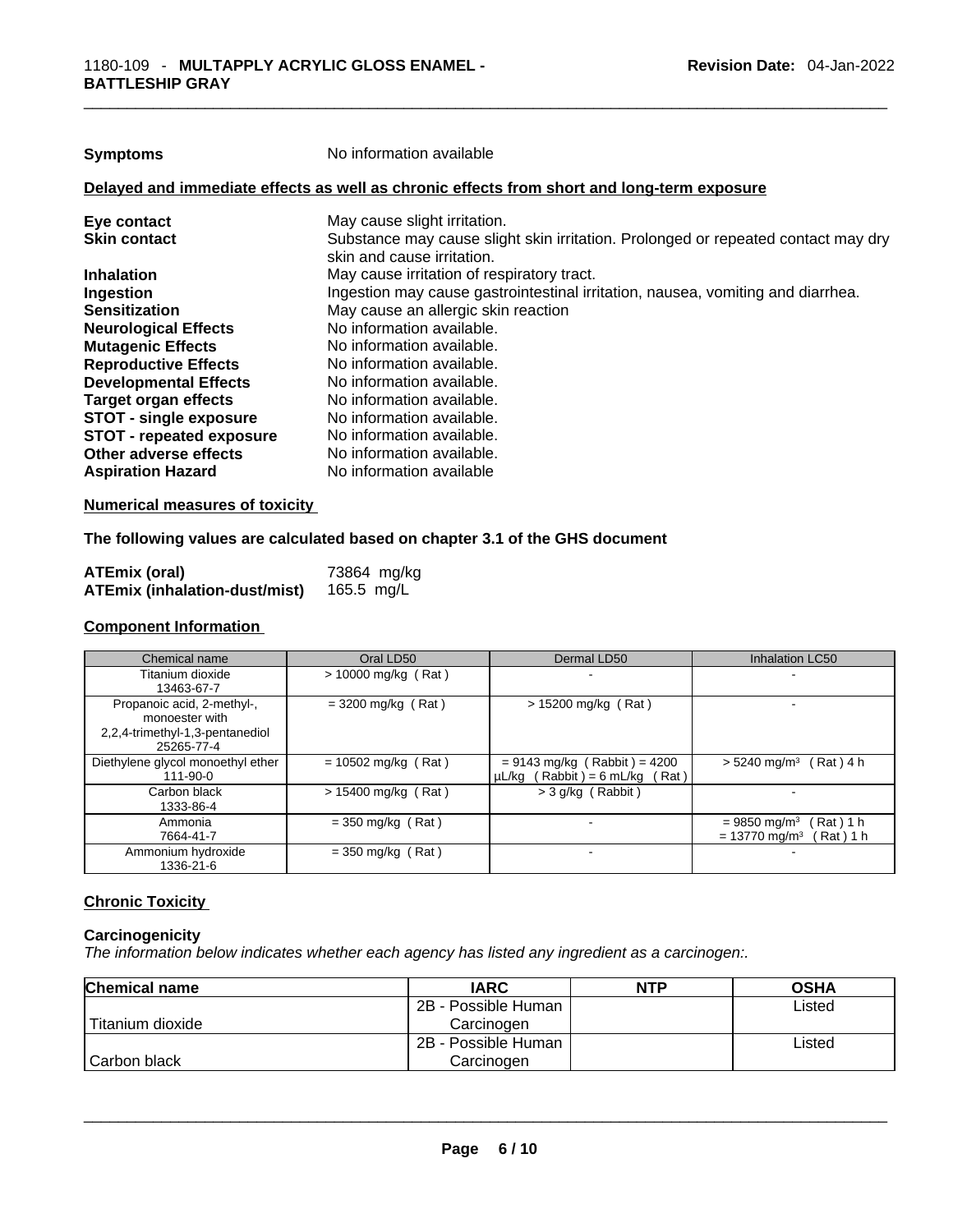• Although IARC has classified titanium dioxide as possibly carcinogenic to humans (2B), their summary concludes: "No significant exposure to titanium dioxide is thought to occur during the use of products in which titanium dioxide is bound to other materials, such as paint."

#### **Legend**

IARC - International Agency for Research on Cancer NTP - National Toxicity Program OSHA - Occupational Safety & Health Administration

**12. ECOLOGICAL INFORMATION** 

#### **Ecotoxicity Effects**

The environmental impact of this product has not been fully investigated.

#### **Product Information**

#### **Acute Toxicity to Fish**

No information available

#### **Acute Toxicity to Aquatic Invertebrates**

No information available

#### **Acute Toxicity to Aquatic Plants**

No information available

#### **Persistence / Degradability**

No information available.

#### **Bioaccumulation**

There is no data for this product.

#### **Mobility in Environmental Media**

No information available.

#### **Ozone**

No information available

#### **Component Information**

#### **Acute Toxicity to Fish**

Titanium dioxide  $LC50:$  > 1000 mg/L (Fathead Minnow - 96 hr.)

#### **Acute Toxicity to Aquatic Invertebrates**

No information available

#### **Acute Toxicity to Aquatic Plants**

No information available \_\_\_\_\_\_\_\_\_\_\_\_\_\_\_\_\_\_\_\_\_\_\_\_\_\_\_\_\_\_\_\_\_\_\_\_\_\_\_\_\_\_\_\_\_\_\_\_\_\_\_\_\_\_\_\_\_\_\_\_\_\_\_\_\_\_\_\_\_\_\_\_\_\_\_\_\_\_\_\_\_\_\_\_\_\_\_\_\_\_\_\_\_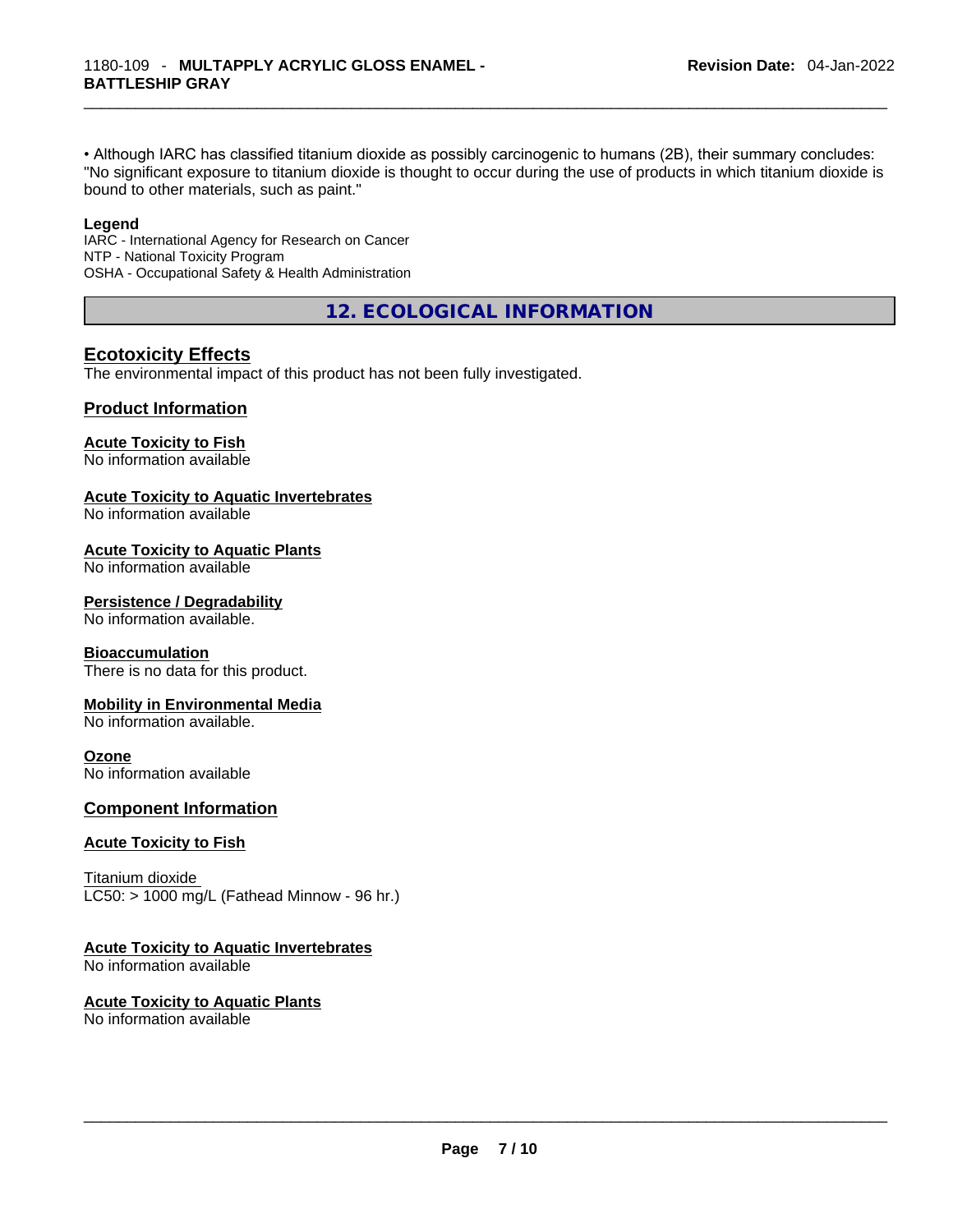|                              | 13. DISPOSAL CONSIDERATIONS                                                                                                                                                                                               |  |
|------------------------------|---------------------------------------------------------------------------------------------------------------------------------------------------------------------------------------------------------------------------|--|
| <b>Waste Disposal Method</b> | Dispose of in accordance with federal, state, and local regulations. Local<br>requirements may vary, consult your sanitation department or state-designated<br>environmental protection agency for more disposal options. |  |
|                              | 14. TRANSPORT INFORMATION                                                                                                                                                                                                 |  |
| <b>DOT</b>                   | Not regulated                                                                                                                                                                                                             |  |
| <b>ICAO/IATA</b>             | Not regulated                                                                                                                                                                                                             |  |
| <b>IMDG/IMO</b>              | Not regulated                                                                                                                                                                                                             |  |
|                              | <b>15. REGULATORY INFORMATION</b>                                                                                                                                                                                         |  |
|                              |                                                                                                                                                                                                                           |  |

#### **International Inventories**

| <b>TSCA: United States</b> | Yes - All components are listed or exempt. |
|----------------------------|--------------------------------------------|
| <b>DSL: Canada</b>         | No - Not all of the components are listed. |
|                            | One or more component is listed on NDSL.   |

#### **Federal Regulations**

| SARA 311/312 hazardous categorization |     |  |
|---------------------------------------|-----|--|
| Acute health hazard                   | No. |  |
| Chronic Health Hazard                 | Yes |  |
| Fire hazard                           | No  |  |
| Sudden release of pressure hazard     | No  |  |
| <b>Reactive Hazard</b>                | No  |  |

#### **SARA 313**

Section 313 of Title III of the Superfund Amendments and Reauthorization Act of 1986 (SARA). This product contains a chemical or chemicals which are subject to the reporting requirements of the Act and Title 40 of the Code of Federal Regulations, Part 372:

| <b>Chemical name</b>                                                                                                    | <b>CAS No.</b> | Weight-% | <b>CERCLA/SARA 313</b><br>(de minimis concentration) |  |  |  |
|-------------------------------------------------------------------------------------------------------------------------|----------------|----------|------------------------------------------------------|--|--|--|
| Diethylene glycol monoethyl ether                                                                                       | $111 - 90 - 0$ | $1 - 5$  | 1.0                                                  |  |  |  |
| Clean Air Act, Section 112 Hazardous Air Pollutants (HAPs) (see 40 CFR 61)<br>This product contains the following HAPs: |                |          |                                                      |  |  |  |
| <b>Chemical name</b>                                                                                                    | CAS No.        | Weight-% | <b>Hazardous Air Pollutant</b>                       |  |  |  |
| Diethylene glycol monoethyl ether                                                                                       | $111 - 90 - 0$ | $1 - 5$  | <u>(HAP)</u><br>Listed                               |  |  |  |
|                                                                                                                         |                |          |                                                      |  |  |  |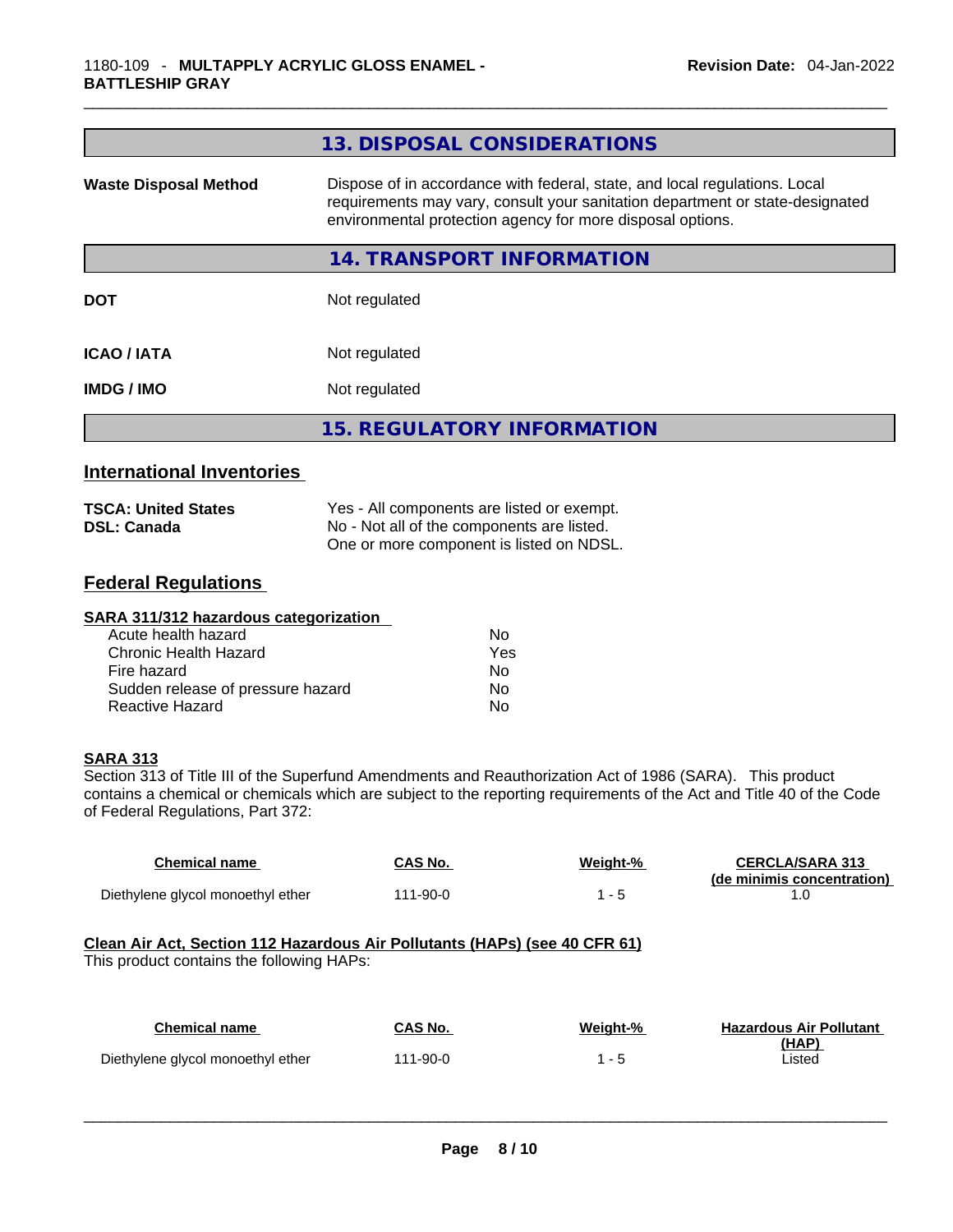#### **US State Regulations**

#### **California Proposition 65**

**XX WARNING:** This product can expose you to chemicals including Titanium dioxide, which are known to the State of California to cause cancer, and Ethylene glycol which are known to the State of California to cause birth defects or other reproductive harm. For more information go to www.P65Warnings.ca.gov

#### **State Right-to-Know**

| <b>Chemical name</b>              | <b>Massachusetts</b> | <b>New Jersey</b> | Pennsylvania |
|-----------------------------------|----------------------|-------------------|--------------|
| Titanium dioxide                  |                      |                   |              |
| Diethylene glycol monoethyl ether |                      |                   |              |
| Carbon black                      |                      |                   |              |

#### **Legend**

X - Listed

| <b>16. OTHER INFORMATION</b> |  |
|------------------------------|--|
|------------------------------|--|

| HMIS - | Health: 1* | <b>Flammability: 0</b> | <b>Reactivity: 0 PPE: -</b> |  |
|--------|------------|------------------------|-----------------------------|--|
|        |            |                        |                             |  |

#### **HMIS Legend**

- 0 Minimal Hazard
- 1 Slight Hazard
- 2 Moderate Hazard
- 3 Serious Hazard
- 4 Severe Hazard
- \* Chronic Hazard
- X Consult your supervisor or S.O.P. for "Special" handling instructions.

Note: The PPE rating has intentionally been left blank. Choose appropriate PPE that will protect employees from the hazards the material will *present under the actual normal conditions of use.* 

*Caution: HMISÒ ratings are based on a 0-4 rating scale, with 0 representing minimal hazards or risks, and 4 representing significant hazards or risks. Although HMISÒ ratings are not required on MSDSs under 29 CFR 1910.1200, the preparer, has chosen to provide them. HMISÒ ratings are to be used only in conjunction with a fully implemented HMISÒ program by workers who have received appropriate HMISÒ training. HMISÒ is a registered trade and service mark of the NPCA. HMISÒ materials may be purchased exclusively from J. J. Keller (800) 327-6868.* 

 **WARNING!** If you scrape, sand, or remove old paint, you may release lead dust. LEAD IS TOXIC. EXPOSURE TO LEAD DUST CAN CAUSE SERIOUS ILLNESS, SUCH AS BRAIN DAMAGE, ESPECIALLY IN CHILDREN. PREGNANT WOMEN SHOULD ALSO AVOID EXPOSURE. Wear a NIOSH approved respirator to control lead exposure. Clean up carefully with a HEPA vacuum and a wet mop. Before you start, find out how to protect yourself and your family by contacting the National Lead Information Hotline at 1-800-424-LEAD or log on to www.epa.gov/lead.

**Prepared By Product Stewardship Department** Benjamin Moore & Co. 101 Paragon Drive Montvale, NJ 07645